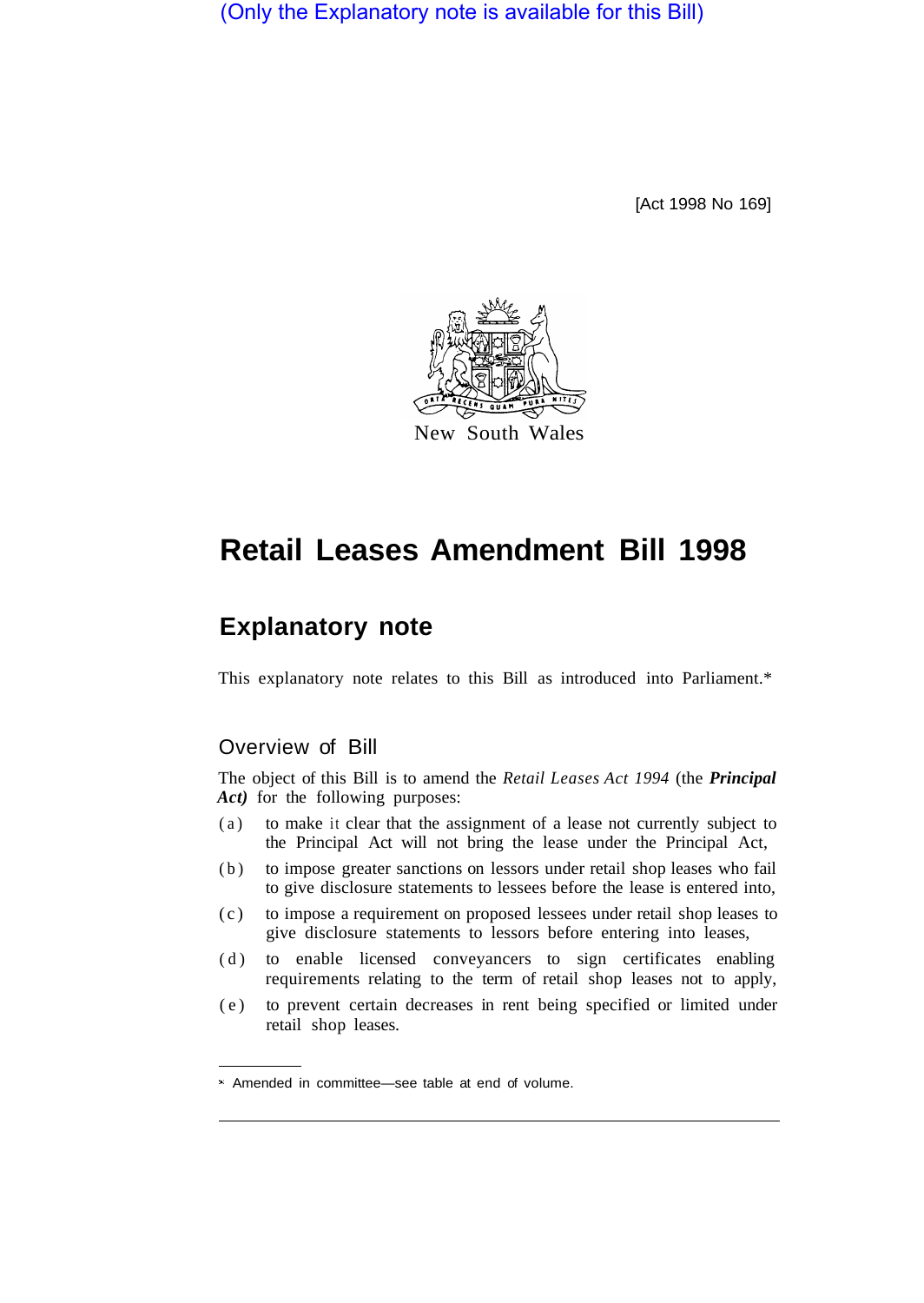Explanatory note

- to provide for the appointment and powers of specialist retail valuers in relation to the detemination of current market rents for the purposes of retail shop leases and to limit the information that may be disclosed by valuers, (f)
- to prohibit provisions in retail shop leases that require lessees to pay amounts in respect of interest and other charges incurred by lessors, (g)
- to prohibit provisions in retail shop leases that require lessees to pay amounts in respect of land other than land associated with the retail shop concerned, (h)
- to establish requirements relating to sinking funds and to provide for their distribution, (i)
- to apply provisions relating to forced relocation to retail shops not located in retail shopping centres,  $(i)$
- to make compensation available for a fitout paid by a lessee where a retail shop lease is terminated on the ground of proposed demolition, (k)
- to provide for statements to be given by assignors of leases to assignees and to provide protection from liability for assignors who give such statements and guarantors of assignors, (l)
- to prohibit lessors and lessees from engaging in unconscionable conduct in connection with retail shop leases and to provide for a remedy for any loss or damage caused by unconscionable conduct, (m)
- to confer jurisdiction on the Administrative Decisions Tribunal (the *Tribunal)* to deal with claims under the Principal Act and to set out the powers of the Tribunal when doing so and to make other provision with respect to dispute resolution. claims and proceedings under the Principal Act, (n)
- to extend the period within which the Principal Act must be reviewed from 5 years to 7 years, (o)
- to make savings and transitional provisions consequent on the  $(p)$  enactment of the proposed Act.

The Bill also amends the *Administrative Decision Tribunal Act 1997* to establish a Retail Leases Division of the Tribunal to deal with the new jurisdiction imposed by the Bill and makes a consequential change to the proposed *Fair Trading Tribunal Act 1998.* 

## Outline of provisions

**Clause 1** sets out the name (also called the short title) of the proposed Act.

**Clause 2** provides for the commencement of the proposed Act on a day or days to be appointed by proclamation.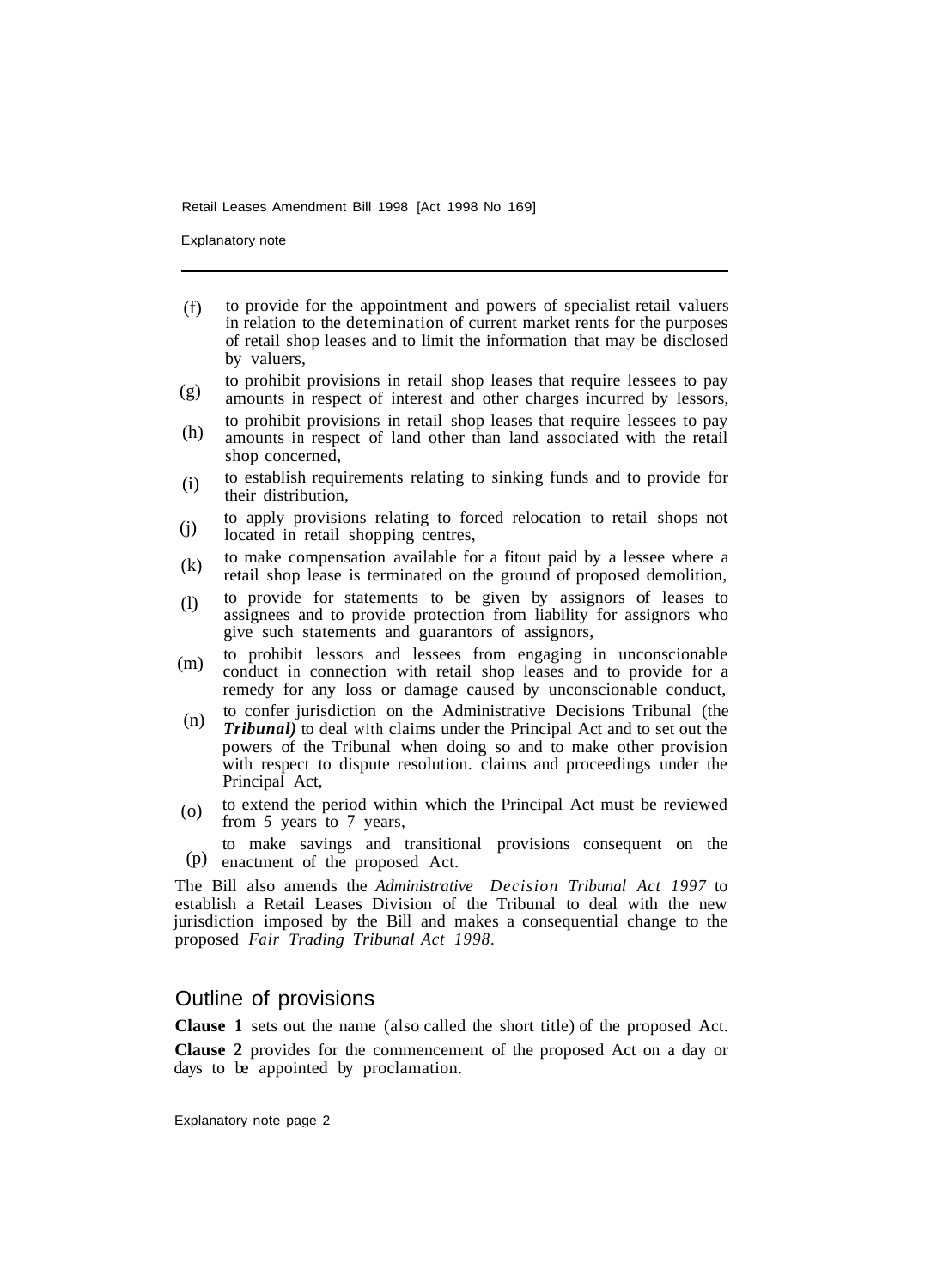Explanatory note

**Clause 3** is a formal provision giving effect to the amendments to the *Retail Leases Act 1994* set out in Schedule 1.

**Clause 4** is a formal provision giving effect to the amendments to other Acts set out in Schedule 2.

## **Schedule 1 Amendment of Retail Leases Act 1994**

## **Application of Act**

**Schedule 1 [7]** excludes from the operation of the Principal Act any lease that is not subject to that Act and that is assigned after that Act commences.

#### **Disclosure statements by lessors**

Lessors under retail shop leases are required to give to lessees disclosure statements (now called *lessor's disclosure statements).* Currently, a lessee who is not given a disclosure statement may terminate the lease at any time within 3 months after it is entered into if a statement is not given to the lessee. The proposed Act extends this period to 6 months **(Schedule 1 [12])**  and also makes it an offence for a lessor to fail to give a lessee a lessor's disclosure statement. with a maximum penalty of \$5,500 **(Schedule 1 [15]).** 

**Schedule 1 [2], [8], [10], [11], [13], [14]** and **[24]** make consequential amendments.

#### **Disclosure statements by lessees**

The proposed Act inserts proposed section 11A which requires a proposed lessee under a retail shop lease to give the proposed lessor a lessee's disclosure statement not later than 7 days (or within such further period as may be agreed) after receiving the lessor's disclosure statement. The statement is to contain the matters set out in Part 2 of the form contained in proposed Schedule 2, including a statement that the lessee has or has not sought independent advice in relation to the lease and the representations that the lessee is relying on in entering into the lease. It will be an offence for a lessee to fail to give a lessor a lessee's disclosure statement as required by the proposed section. with a maximum penalty of \$5,500 **(Schedule 1 [16]** and **[59]).** 

**Schedule 1 [9]** applies provisions that give a party a right to compensation for damage attributable to the party's entering a lease as a result of a false or misleading statement by or on behalf of another party, to certain representations made by lessees in disclosure statements. These provisions also apply to lessor's disclosure statements.

**Schedule 1 [3]** makes a consequential amendment.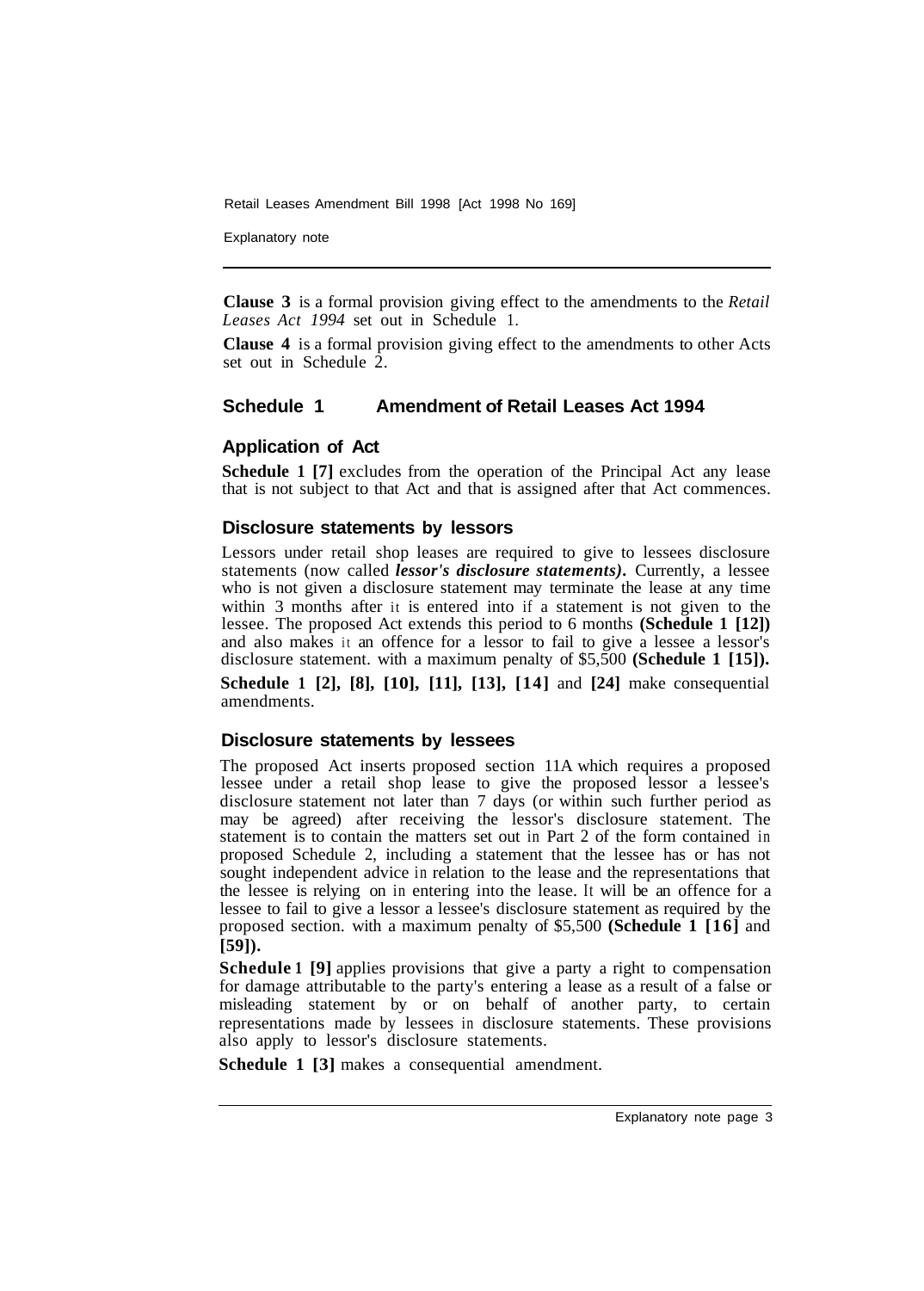Explanatory note

## **Licensed conveyancers**

Currently, the term of a retail shop lease must not be less than 5 years, except where a lawyer certifies in writing that the right to that length of term has been explained to a lessee as has the effect of the certificate on that right. **Schedule 1 [17]** enables licensed conveyancers under the *Conveyancers Licensing Act 1995* to sign the certificates, as well as lawyers.

**Schedule 1 [3]. [5]** and **[32]** make consequential amendments.

## **Decreases in rent**

Under the Principal Act, a provision of a retail shop lease is void to the extent that it prevents or enables the lessor or any other person to prevent base rent decreasing pursuant to a provision of the lease that provides for such a change in base rent. **Schedule 1 [18]** makes a provision of a lease void to the extent to which it limits or specifies, or allows the limitation or specification of. the amount by which the base rent is to decrease.

## **Current market rent**

The Principal Act contains provisions relating to retail shop leases that make provision as to events when rent is to be changed to current market rent and provide for the appointment of a person to determine the amount of the rent where the parties fail to agree on the actual amount of the rent. **Schedule 1 [19]** sets out the factors to be considered when determining current market rent and provides that a specialist retail valuer (who is a person having at least 5 years' experience in valuing retail shop leases) is to be appointed where parties fail to agree. In making a valuation the specialist retail valuer is to take into account specified factors but is not to take into account the value of the goodwill or the lessee's fixtures and fittings. A valuation is to be in writing and contain specified matters and the lessor must supply relevant information to assist the valuer in determining the current market rent not later than 14 days after being requested to do so. The valuation must be made not later than 1 month after the appointment is accepted. The proposed section also enables a valuer to apply to the Tribunal for an order that a lessor comply with a request for relevant information.

#### **Schedule 1 [6]** defines *specialist retail valuer.*

**Schedule 1 [20]** inserts proposed section 19A which makes it an offence for a specialist retail valuer to use for another purpose. or communicate or divulge. information supplied by a lessor or a lessee for the purpose of determining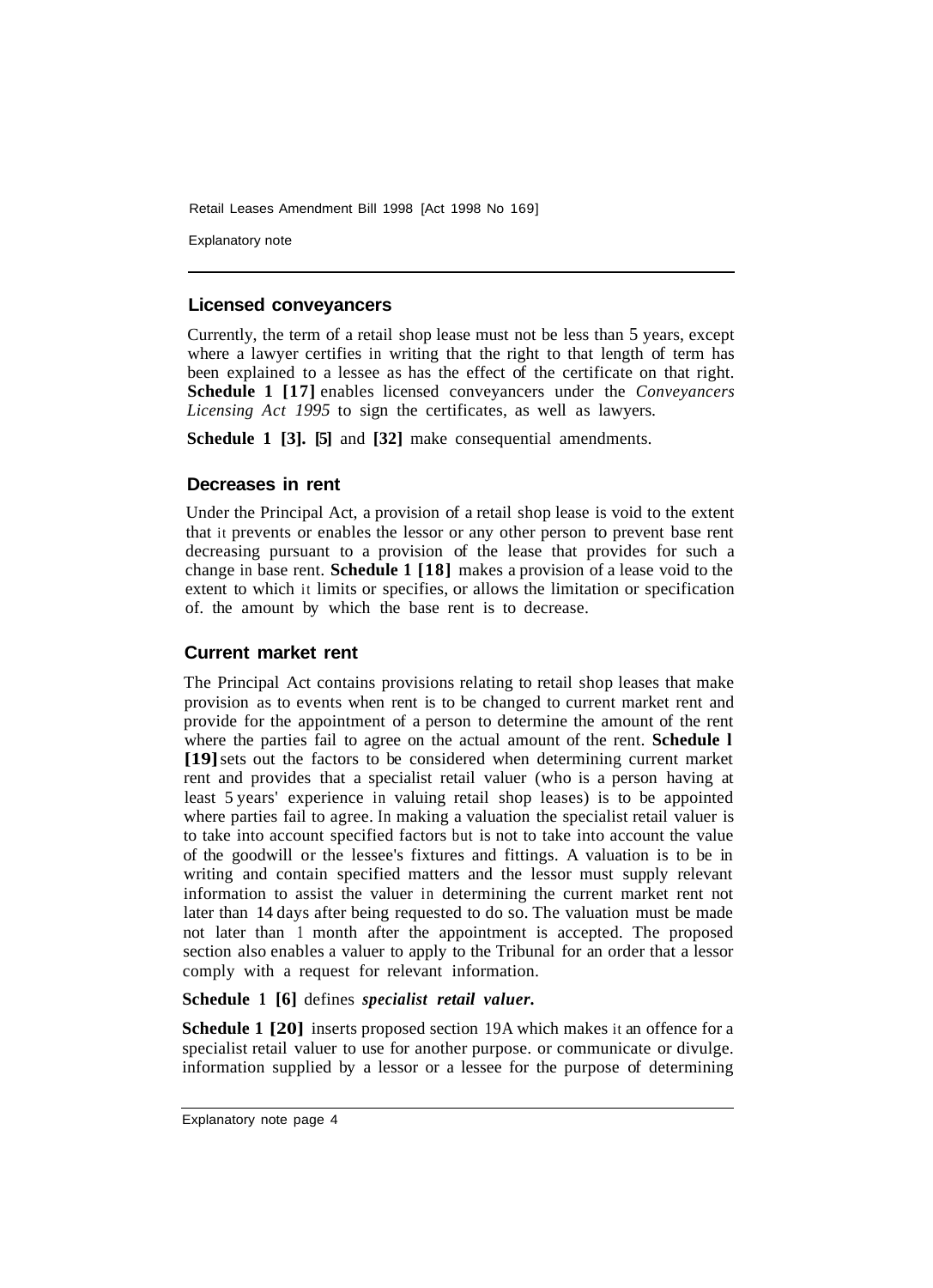Explanatory note

the amount of rent, or to permit another person to do so. Information may be communicated or divulged with the consent of both the lessor or the lessee or in making the determination (but only in a way that does not identify a particular lease or lessee or disclose information relating to the lessee's business). The maximum penalty will be \$5,500. A valuer who contravenes the proposed section is liable to pay compensation to the lessor or lessee for any loss or damage resulting. The Tribunal may determine the amount of any compensation if no amount is agreed.

The Principal Act contains provisions relating to retail shop leases that make provision as to events when rent for a lease that is to be renewed is to be the current market rent and provide for the appointment of a person to determine the amount of the rent where the parties fail to agree on the actual amount of the rent. **Schedule 1 [25]** sets out the factors to be considered when determining current market rent and provides that a specialist retail valuer (who is a person having at least 5 years' experience in valuing retail shop leases) is to be appointed where parties fail to agree. In making a valuation the specialist retail valuer is to take into account specified factors but is not to take into account the value of the goodwill or the lessee's fixtures and fittings. A valuation is to be in writing and contain specified matters and the lessor must supply relevant information to assist the valuer in determining the current market rent not later than 14 days after being requested to do so. The valuation must be made not later than 1 month after the appointment is accepted. The proposed section also enables a valuer to apply to the Tribunal for an order that a lessor comply with a request for relevant information.

**Schedule 1 [26]** inserts proposed section 31A which makes it an offence for a specialist retail valuer to use for another purpose. or communicate or divulge. information supplied by a lessor or a lessee for the purpose of determining the amount of rent, or to permit another person to do so. Information may be communicated or divulged with the consent of both the lessor or the lessee or in making the determination (but only in a way that does not identify a particular lease or lessee or disclose information relating to the lessee's business). The maximum penalty will be \$5,500. A valuer who contravenes the proposed section is liable to pay compensation to the lessor or lessee for any loss or damage resulting. The Tribunal may determine the amount of any compensation if no amount is agreed.

## **Prohibited payments**

**Schedule 1 [21]** inserts proposed sections 24A and 24B. Proposed section 24A makes a provision in a retail shop lease void to the extent that it requires a lessee to pay an amount in respect of interest and other charges incurred by the lessor on amounts borrowed by the lessor.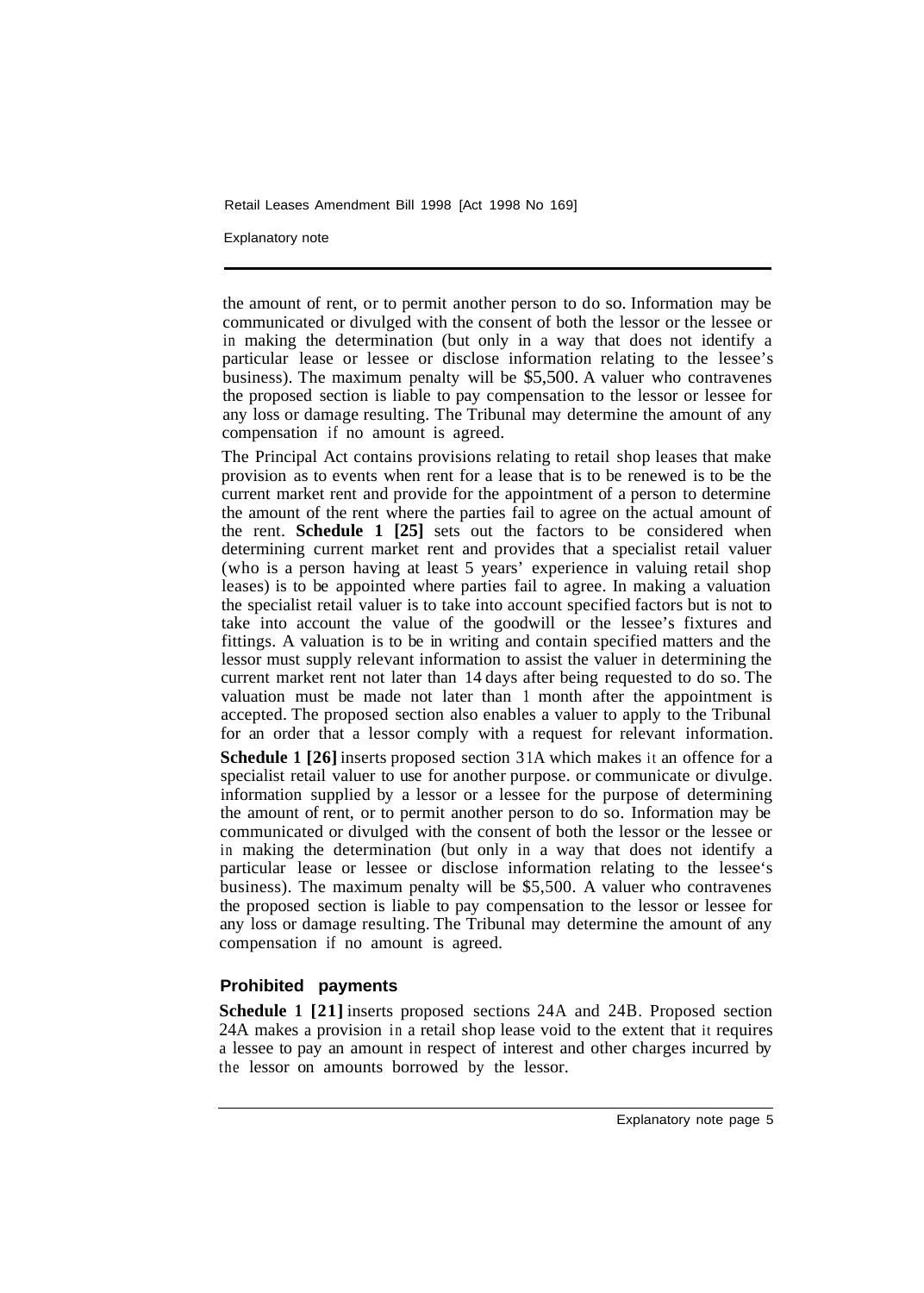Explanatory note

Proposed section 24B makes a provision in a retail shop lease void to the extent that it requires a lessee to pay an amount in respect of rent and other costs associated with unrelated land.

## **Sinking funds**

Currently. amounts payable by lessees under retail shop leases for major items of repair or maintenance are required to be paid into a sinking fund, if the lease provides for the establishment of a sinking fund to fund provision for such items.

**Schedule 1 [22]** adds to the provisions taken to be included in leases provisions limiting the items of repair and maintenance for which contributions may be required. limiting the amounts payable to the maximum amounts set out in the Principal Act. requiring full and accurate accounts to be kept in relation to a sinking fund. requiring statements as to the fund to be given to lessees and setting out the accounting standards applicable to sinking funds.

**Schedule 1 [23]** inserts proposed sections 25A and 25B. Proposed section 25A provides that only one sinking fund at any one time is to be established by a lessee in relation to any one building or retail shopping centre. A lessor must not require or accept total contributions relating to a retail shop in a retail shopping centre exceeding 5% of the lessor's estimated total outgoings for the year concerned for the centre. The lessee must not require or accept further contributions to the sinking fund if the amount outstanding to the credit of the sinking fund exceeds \$250,000. It will be an offence for a lessor to contravene the proposed section (maximum penalty \$5,500).

Proposed section 25B provides for the repayment to lessees of money outstanding to the credit of a sinking fund in the event of the destruction or demolition of a building or retail shopping centre. or of a retail shopping centre ceasing to operate. Each lessee is entitled to a proportion equivalent to the proportion of the total lettable area of their retail shop to the total lettable area of the retail shops of the contributors to the sinking fund.

## **Relocation of retail shops**

Currently, section 57 of the Principal Act sets out requirements to be included in retail shop leases relating to retail shopping centres if those leases provide for the business of the lessee to be relocated. The provisions relate to the giving of sufficient notice and other entitlements.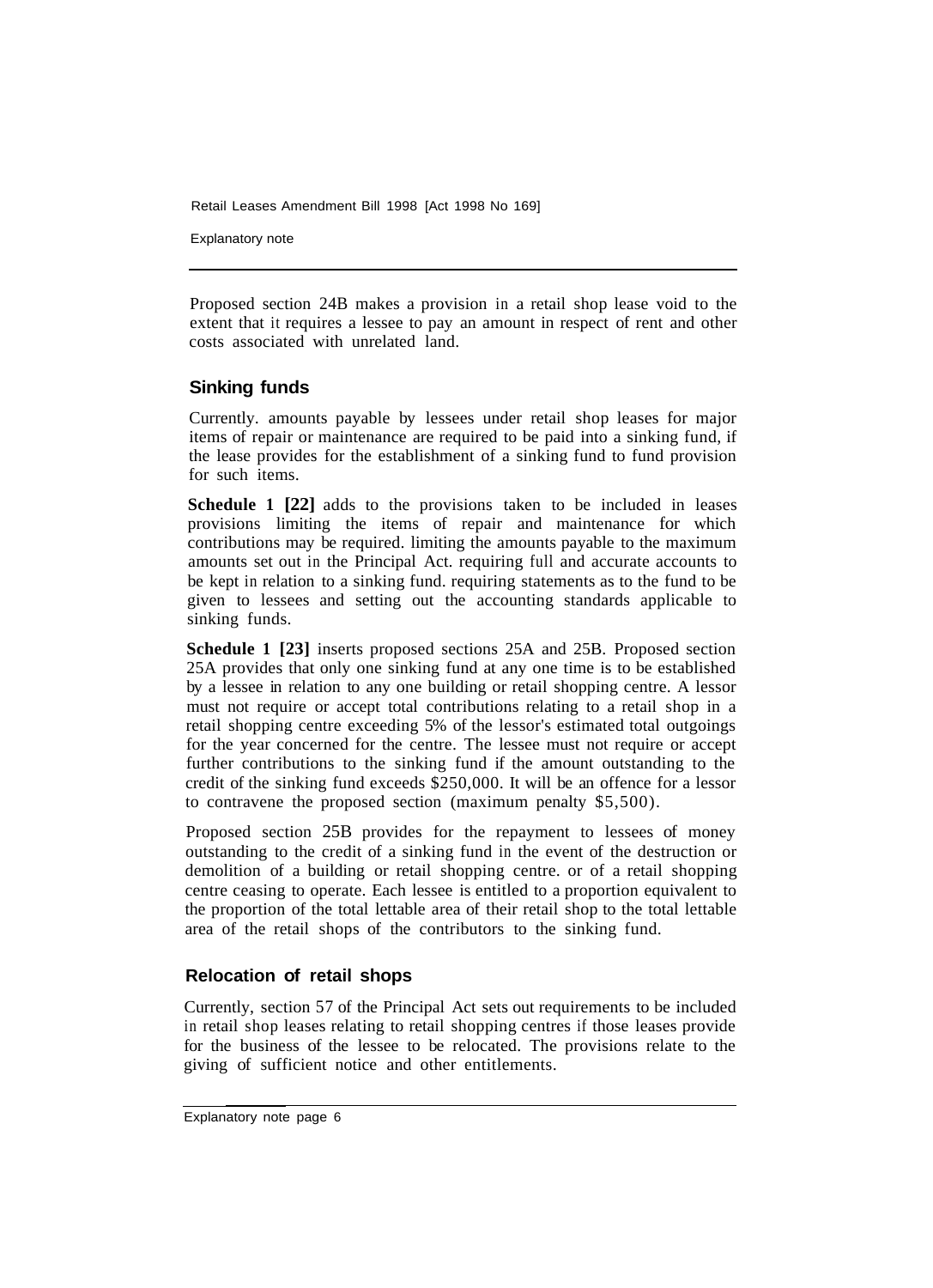Explanatory note

**Schedule 1 [27]** re-enacts section 57 as proposed section 34A, so that it applies to other retail shops in addition to retail shops contained in retail shopping centres.

**Schedule 1 [33]** repeals section 57.

## **Compensation for demolition**

Currently. the Principal Act includes provisions in retail shop leases that provide for the termination of the lease on the grounds of proposed demolition where demolition does not proceed. The lessor is liable to pay reasonable compensation to the lessee for damage suffered as a consequence of the early demolition.

**Schedule 1 [28]** provides a right to reasonable compensation for the fitout of a retail shop if the lessee is required under the lease to fitout the retail shop and the retail shop lease is terminated on the ground of demolition. where the demolition does not proceed within a reasonably practicable time.

## **Assignment of leases**

**Schedule 1 [29]** and **[30]** provide for an assignor of a retail shop lease that is assigned in connection with the lease of a retail shop that will continue to be an ongoing business to give a statement *(assignor's disclosure statement)* to the proposed assignee. and a copy to the lessor. The form of the statement is to be set out in proposed Schedule 2A (see **Schedule 1 [59])** and contains information about outstanding notices. the lessor's disclosure statement. encumbrances and other matters relating to the lease.

**Schedule 1 [31]** inserts proposed section 41A which provides that an assignor of a retail shop lease that is assigned in connection with the lease of a retail shop that will continue to be an ongoing business. and any guarantor of the assignor. is not liable for any amounts payable to the lessor by a person to whom the lease is assigned. if the assignor has given copies of the assignor's disclosure statement. as provided for in section 41 of the Principal Act.

**Schedule 1 [l]** makes a consequential amendment.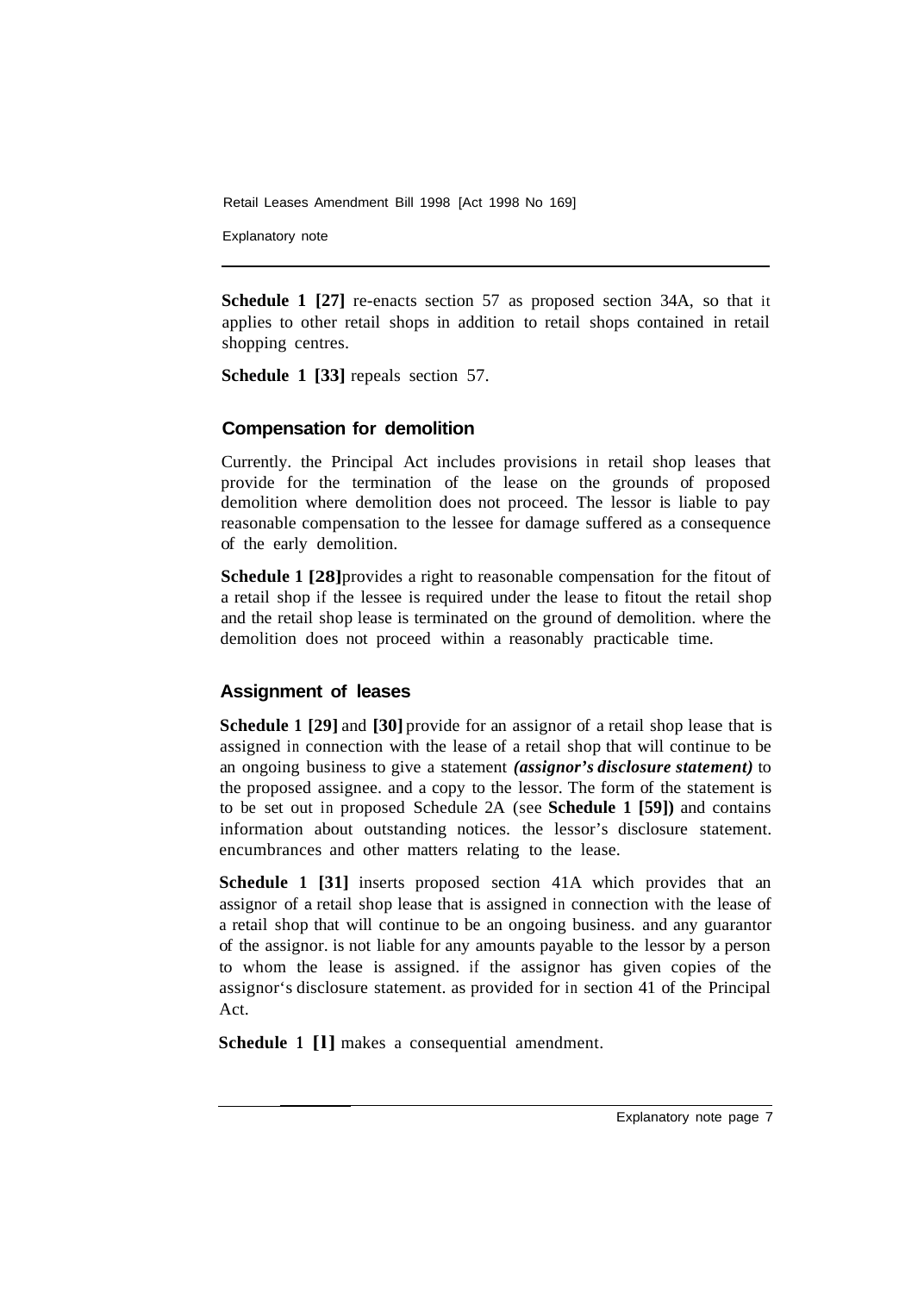Explanatory note

#### **Unconscionable conduct**

**Schedule 1 [34]** inserts proposed Part 7A (proposed sections 62A and 62B). Proposed section 62A applies the proposed Part to retail shop leases entered into before the commencement of the Principal Act, if the Act would apply to them had they been entered into after that commencement. Proposed section 62B prohibits both lessors and lessees from engaging in unconscionable conduct in connection with a retail shop lease. The proposed section sets out the matters to be considered by the Tribunal in determining whether there has been a contravention of the proposed section and requires the Tribunal not to have regard to any matters not reasonably foreseeable at the time of the alleged contravention. A person will not be taken to have engaged in unconscionable conduct by reason only that the person commences legal proceedings or fails to renew a lease or issue a new lease. The remedy available for a contravention is a claim for loss or damage suffered as a result of the contravention.

**Schedule 1 [49]** inserts proposed section 71A which enables unconscionable conduct claims to be lodged.

**Schedule 1 [51]** inserts proposed section 72AA which sets out the orders the Tribunal may make in relation to unconscionable conduct claims.

**Schedule 1 [55]** inserts proposed section 76A which enables a party in proceedings before the Tribunal for an unconscionable conduct claim to apply to have the proceedings transferred to the Supreme Court. The Tribunal is required to transfer the proceedings if the claim is one that may be more effectively and appropriately dealt with by the Supreme Court and the interests of justice do not require the matter to continue to be dealt with by the Tribunal. Jurisdiction is conferred on the Supreme Court to deal with a transferred matter.

**Schedule 1 [48]** and **[52]** make consequential amendments.

#### **Administrative Decisions Tribunal, alternative dispute resolution and proceedings under the Act**

**Schedule I** [35] makes it clear that a retail tenancy dispute can arise in relation to former parties to former leases.

**Schedule 1 [37]** and **[38]** enable the Registrar of Retail Tenancy Disputes (the *Registrar)* to facilitate the resolution of retail tenancy and other disputes under the Principal Act by mediation or other appropriate forms of alternative dispute resolution.

**Schedule 1 [39]** makes it clear that the Registrar has power to take proceedings for an offence under the Principal Act or regulations under that Act or to authorise persons to take any such proceedings.

Explanatory note page 8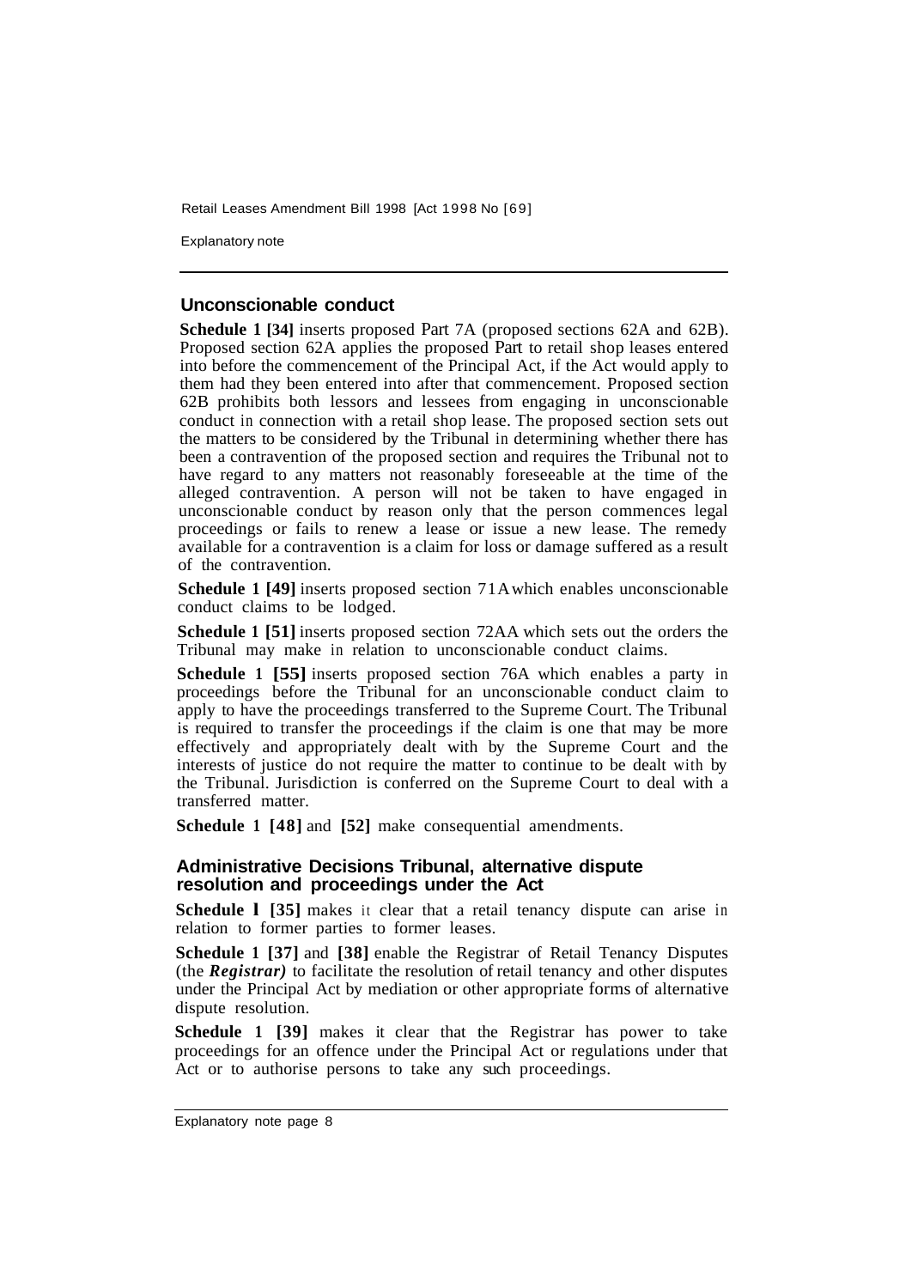Explanatory note

**Schedule 1 [40]–[42]** and **[44]–[46]** extend the application of the mediation provisions to unconscionable conduct claims and other claims relating to valuations that are proposed to be inserted by the proposed Act.

**Schedule 1 [43]** gives a mediator exercising functions under the Principal Act the same protections and immunities as a Judge of the Supreme Court.

**Schedule 1 [49]** substitutes section 71. The proposed section enables the lodging of claims under the Act with the Tribunal and imposes a time limit of *3* years after the liability or obligation the subject of the claim arose.

**Schedule 1 [50]** substitutes section 72. The proposed section sets out the orders that the Tribunal may make with respect to retail tenancy claims. These orders include orders requiring money to be paid, that a party to proceedings do specified work or perform a specified service and other orders. including orders relating to rights and liabilities under a retail shop lease. The Tribunal may also make ancillary and interim orders. **Schedule 1 [36]** and **[47]** make consequential amendments.

**Schedule 1 [53]** increases the monetary limit on the Tribunal's jurisdiction from \$250,000 to \$300,000.

**Schedule 1 [54]** makes it clear that the provisions relating to alternative dispute resolution contained in the *Administrative Decisions Tribunal Act 1997* do not apply to proceedings under the Principal Act.

**Schedule 1 [56]** inserts proposed sections 77–77C. Proposed section 77 applies the appeal provisions under the *Administrative Decisions Tribunal Act 1997* to claims made to the Tribunal under the proposed Act (other than unconscionable conduct claims). These enable an appeal to an Appeal Panel of the Tribunal. both on the merits and a question of law. and also an appeal on a matter of law from a decision of the Appeal Panel to the Supreme Court. The proposed section also enables an appeal against a decision relating to an unconscionable conduct claim to be made to the Supreme Court on a question of law and also. with the Court's leave, a review of the merits of the Tribunal's decision to be sought before the Court.

Proposed section 77A enables the Tribunal to award costs.

Proposed section 77B excludes provisions relating to assessors from applying to the Tribunal when exercising its jurisdiction under the Principal Act.

Proposed section 77C gives parties the right to be represented at proceedings before the Tribunal.